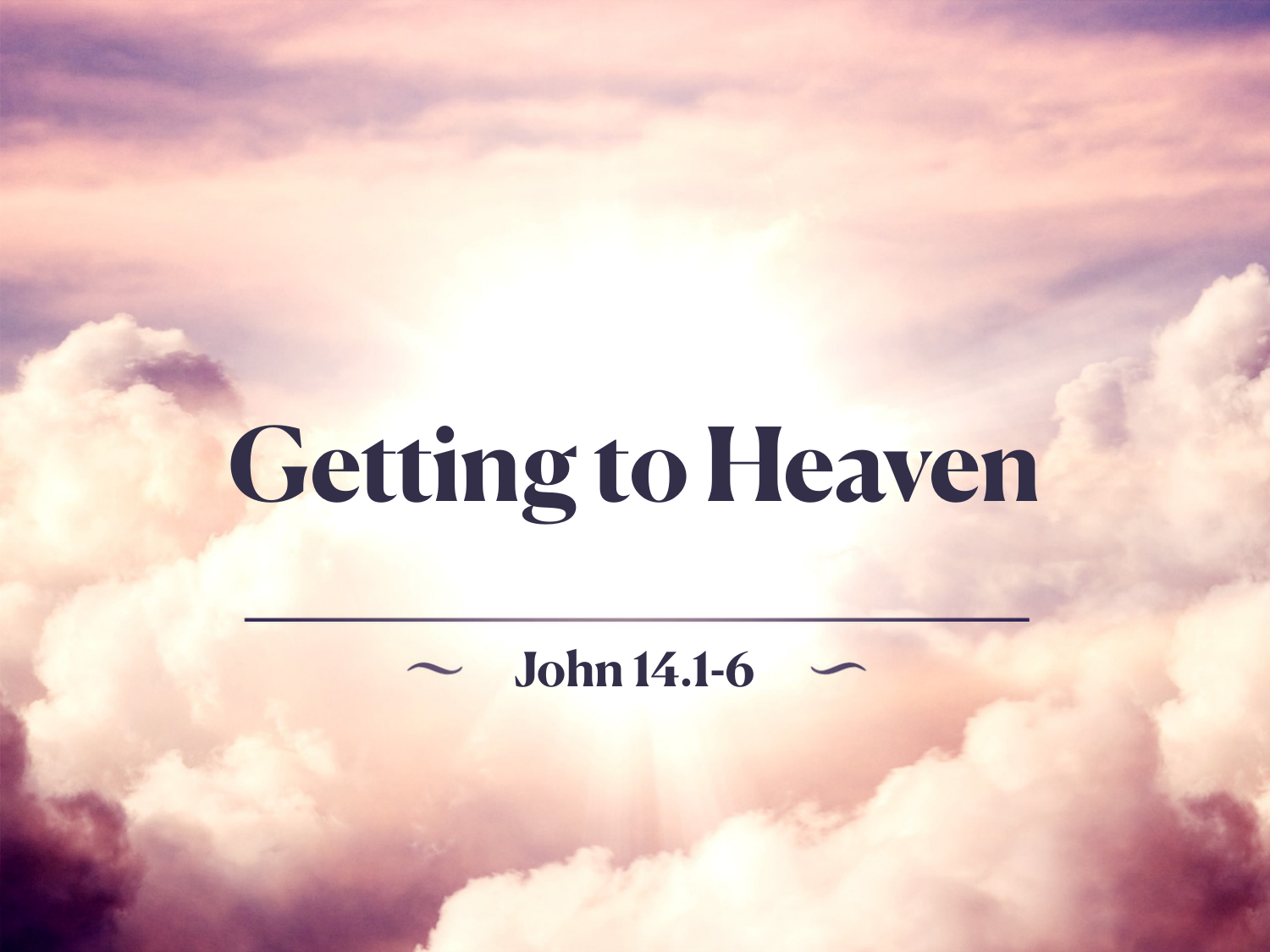### **Context of John 14**

- Jesus is with his apostles, observing the Passover meal in the prepared room (John 13).
	- **I** Jesus has washed the feet of the apostles (13.5)
	- **‣** Jesus has spoken of His betrayal (13.21ff)
	- **‣** The Lord's Supper was instituted (Matthew 26.26ff)
	- **‣** John 14-17 occupies the time from after the establishment of the Lord's Supper to the arrival at Gethsemane's garden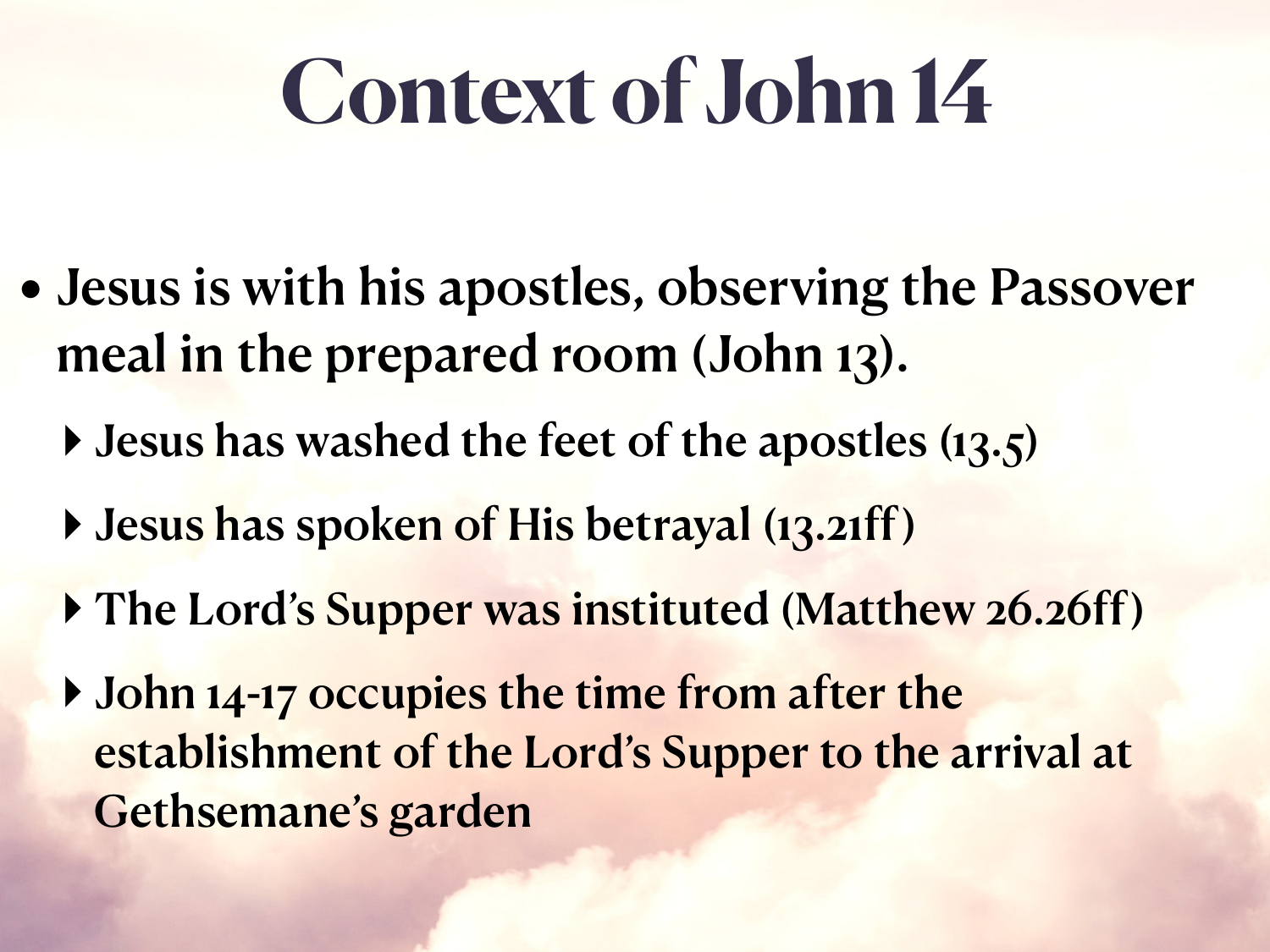#### **Comfort and Assurance**

- Jesus identifies His death will soon occur (14.1ff)
	- **‣** How could the disciples carry on in His absence?
		- His absence would not be permanent 14.3
		- Where He was going they, too, could go 14.3,6
		- He would send a Helper to them 14.16
		- The Holy Spirit, the Helper, would guide them, enlighten them, and inspire them - 14.17; 16.7,12-15
	- **‣** Jesus didn't (and doesn't) abandon His followers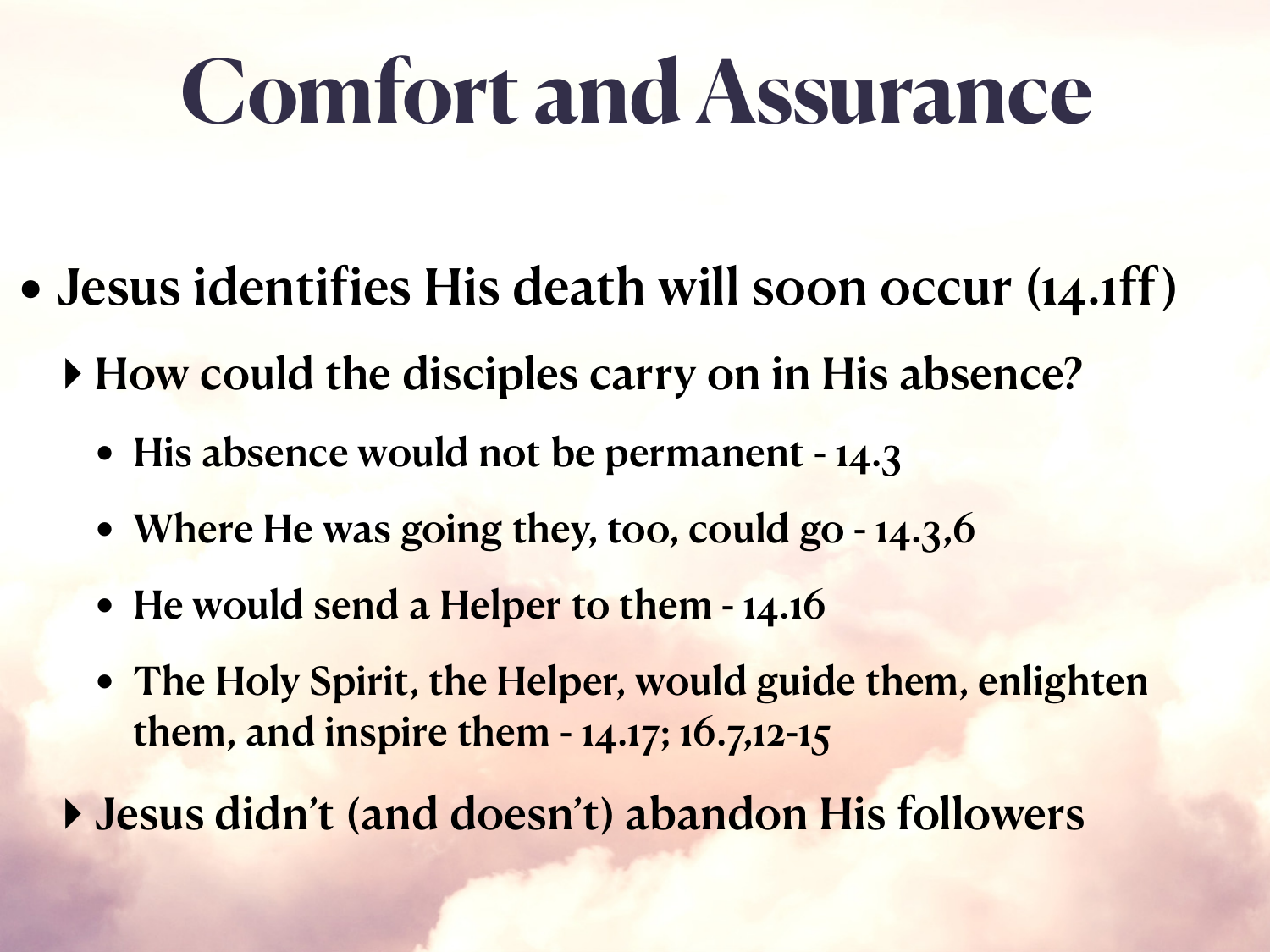### **Where is Heaven?**

- Heaven is not revealed in terms of geography
	- **‣** Just like Scripture (cf. Rev. 21.21), our speech is accommodative at times.
	- **‣** "Heaven is up there, right?"
		- Matthew 14.19 "looking up toward Heaven" (cf. Acts 1.10f)
	- **‣** Heaven is beyond this realm it is not a part of this creation (2 Peter 3.11f).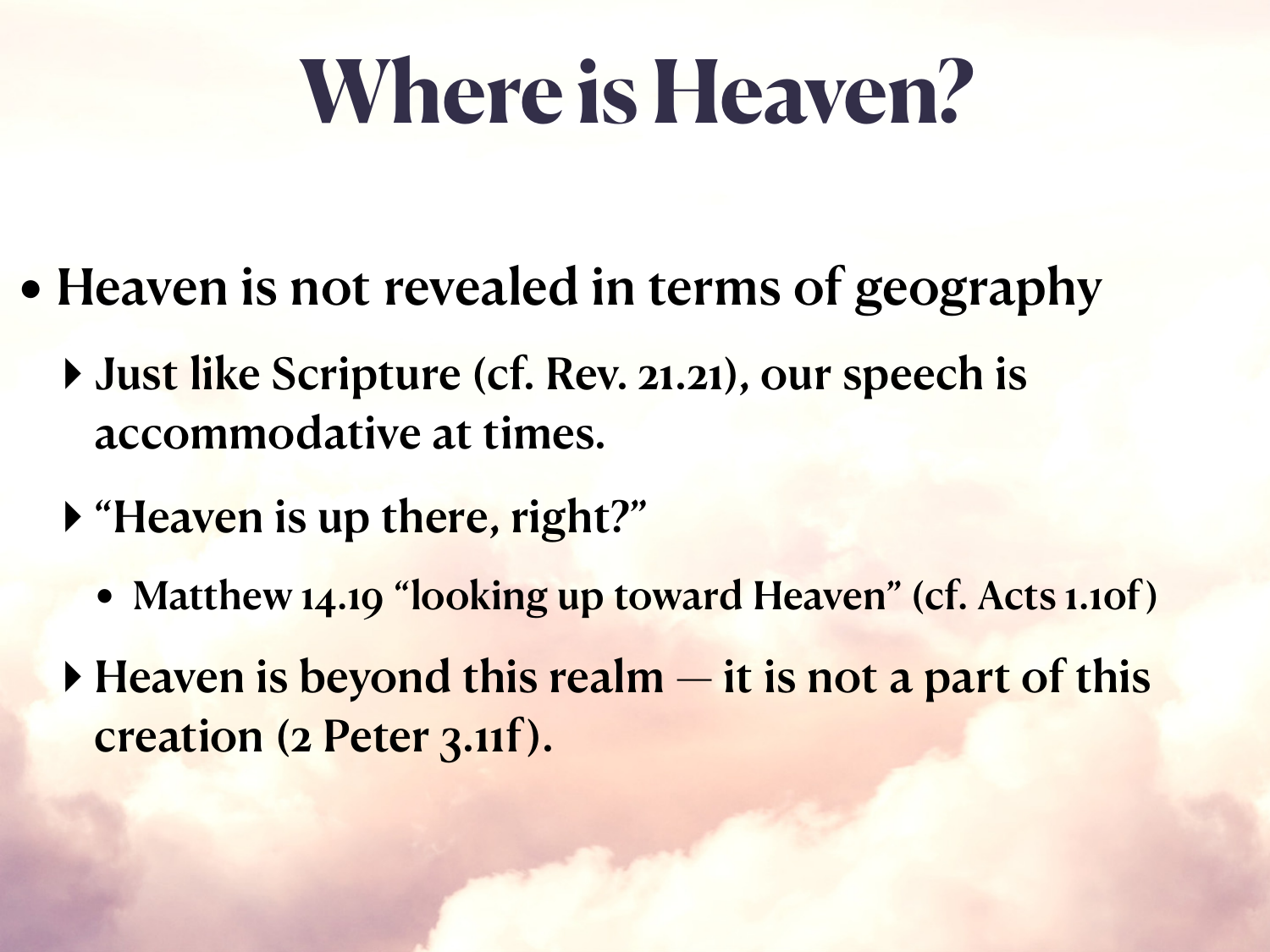## **What is Heaven?**

- Jesus described Heaven to His apostles:
	- **‣** Heaven is described as God's house (John 14.2)
	- **‣** Heaven is where Jesus was going to prepare a place for the apostles (John 14.2)
	- **‣** Heaven is where Jesus would come from to receive the apostles unto Himself (John 14.3)
		- Confer Acts 1.10-11
	- **Heaven is a place beyond this realm (John 14.4-5)**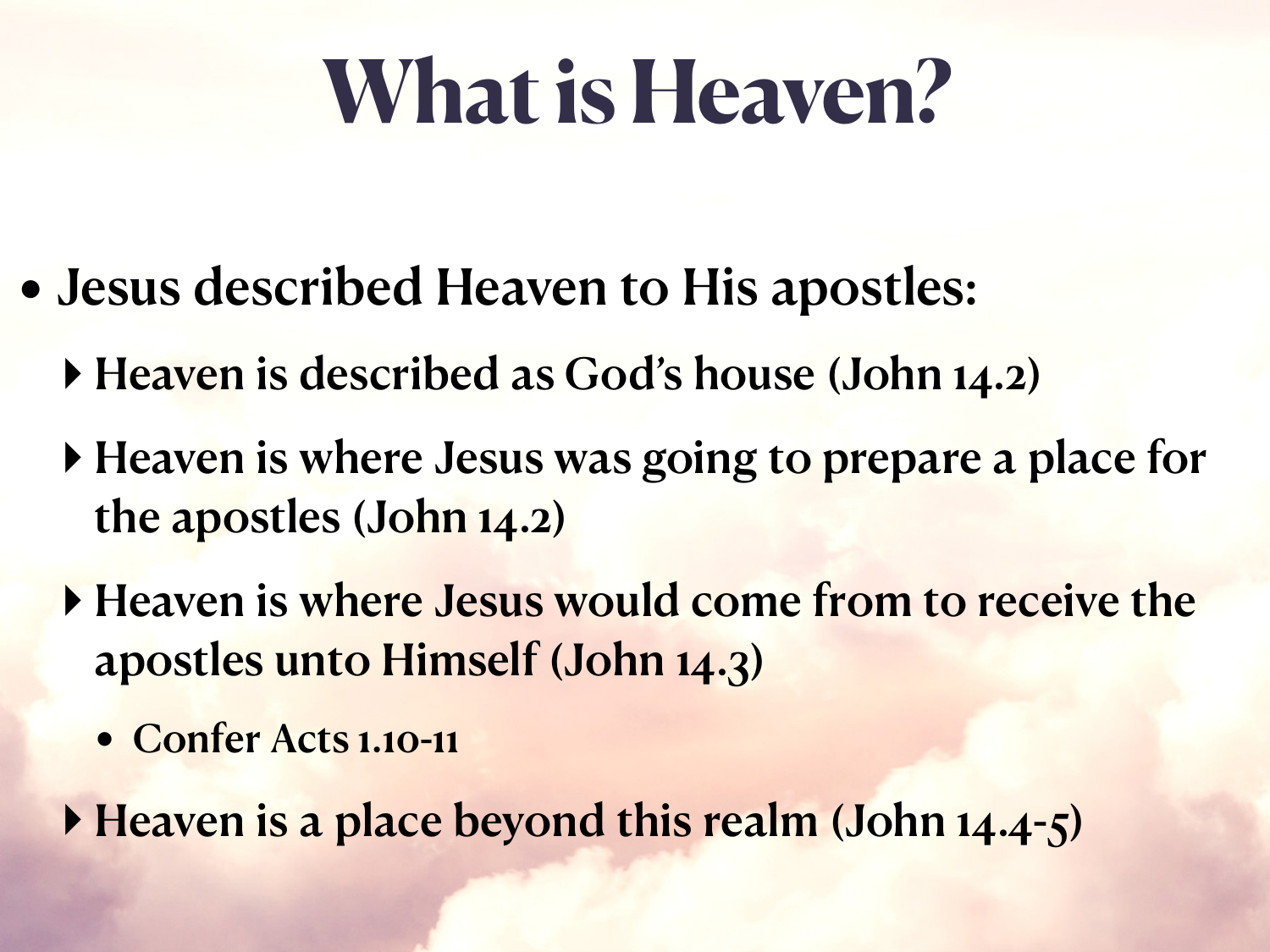# **"How do we get there?"**

- How often our questions are echoed by others!
- How do we get to Heaven?
	- **‣** It's less about getting to Heaven and more about getting to God (John 14.2,7-12)
		- Speaks to us about priority and the true nature of Heaven!
	- **‣** What getting to God involves:
		- A particular path, truth, and spiritual life (14.6)
	- **The only way to get to God is thru Jesus Christ**